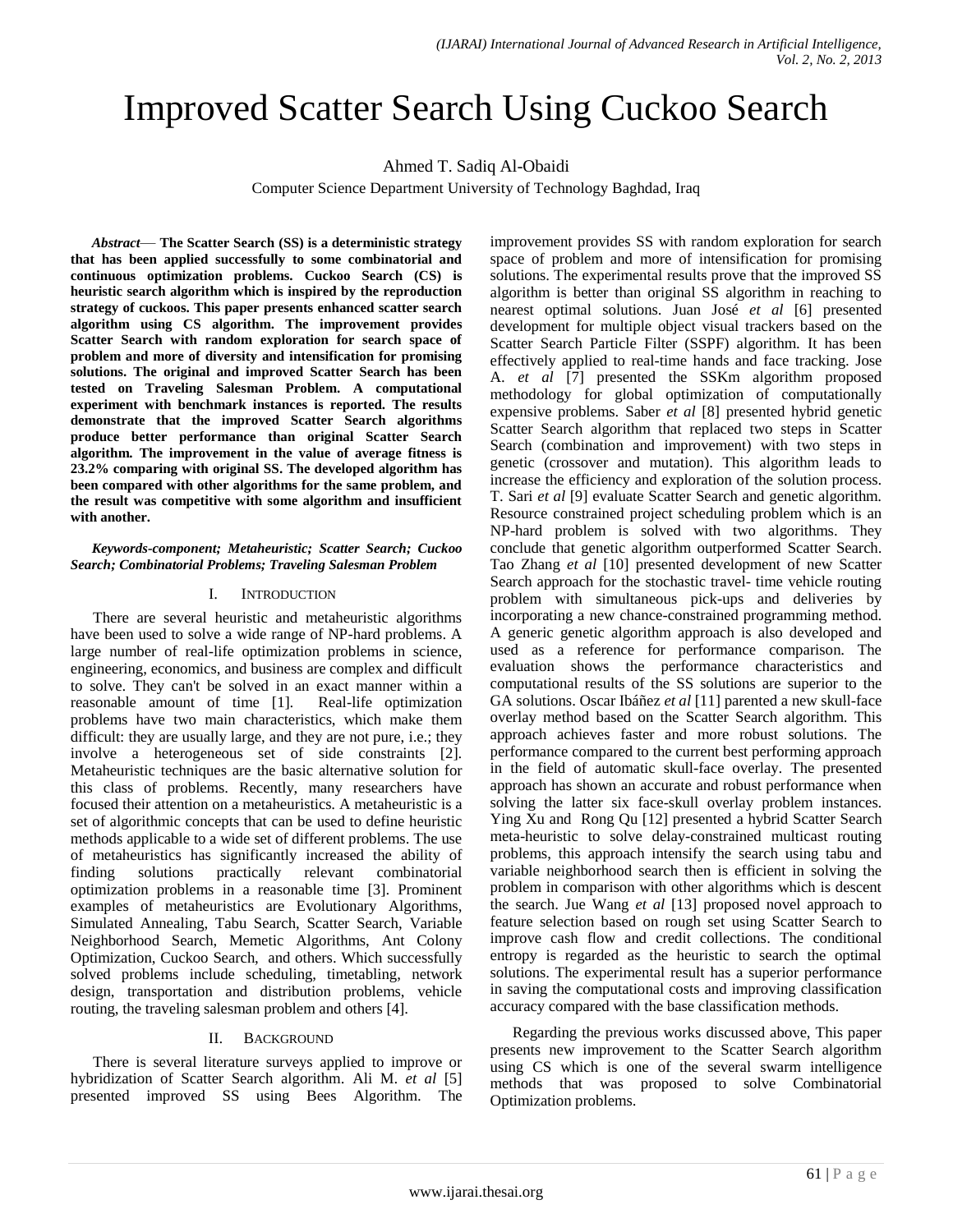The contribution is that the improved Scatter Search with CS reaching to the nearest optimal solutions than original Scatter Search.

The Scatter Search algorithm is proven successful in travelling salesman problem [14]. The Traveling Salesman Problem (TSP) is a classical NP-hard combinatorial problem. Let given a graph  $G = (N, E)$ , where  $N = \{1, ..., n\}$  is the set of nodes and  $E = \{1, ..., m\}$  is the set of edges of G, which represent the costs. The c<sub>ij</sub>, associated with each edge linking vertices, i and j. The problem consists in finding the minimal total length Hamiltonian cycle of G. The length is calculated by the summation of the costs of the edges in a cycle. If for all pairs of nodes  $\{i,j\}$ , the cost's  $c_{ij}$  and  $c_{ji}$  are equal, then the problem is said to be symmetric, otherwise it is said to be asymmetric. It represents an important test ground for many evolution algorithms [1].

The rest of the paper is organized as follows. Scatter Search Technique is described in Section 3. Section 5 presents brief description for CS Algorithm. The first enhanced SS is proposed in Section 6. Section 7 includes the second enhanced SS. In section 8. The experimental results are presented. Finally, some concluding remarks are presented in Section 9.

#### III. SCATTER SEARCH TECHNIQUE

Scatter Search (SS) algorithm is one of the populationbased Metaheuristics. It works on a population of solutions, which are stored as a set of solutions called the Reference Set. The solutions to this set are combined in order to obtain new ones, trying to generate each time better solutions. According to quality and diversity criteria, Fig. 1 illustrates the basic SS algorithm [1, 15].

The design of a SS algorithm is generally based on the following five steps [15, 16]:

- *A Diversification Generation Method* to generate a population (Pop) of diverse trial solutions within the search space.
- *An Improvement Method* to transform a trial solution into one or more enhanced trial solutions.
- *A Reference Set Update Method* to build and maintain a Reference Set. The objective is to ensure diversity while keeping high-quality solutions. For instance, one can select  $RefSet_1$  solutions with the best objective function and then adding  $RefSet_2$ solutions with the optimal diversity solutions  $(RefSet = RefSet<sub>1</sub> + RefSet<sub>2</sub>).$
- *A Subset Generation Method* to operate on the reference set, to produce several subsets of its solutions as a basis for creating combined solutions.
- *A Solution Combination Method* to transform a given subset of solutions produced by the Subset Generation Method into one or more combined solution vectors.

After generating the new solutions which are generated from Solution Combination Method, these solutions will be improved by Improvement Method, and this solution will

become a member of the reference set if one of the following rules is satisfied [15]:

| <b>Scatter Search Algorithm</b>              |
|----------------------------------------------|
| <b>Input:</b> Population of the problem.     |
| <b>Output:</b> The best of solutions         |
| Initialize the population Pop using a        |
| Diversification Generation Method.           |
| Apply the Improvement Method to the          |
| population.                                  |
| Reference Set Update Method (Good solutions  |
| for $RefSet_1$ and Diversity solutions for   |
| $RefSet_2$ ).                                |
| While $(itr < \text{MaxItr})$ do             |
| While (Reference set is changed) do          |
| <b>Subset Generation Method</b>              |
| While (subset-counter $\langle 0 \rangle$ do |
| Solution Combination Method.                 |
| Improvement Method.                          |
| Reference Set Update Method;                 |
| End while                                    |
| End while                                    |
| End while                                    |
| Return the best of solutions                 |

Fig. 1. Basic Scatter Search Algorithm

*1) The new solution has a better objective function value than the solution with the worst objective value in RefSet1.*

*2) The new solution has a better diversity value than the solution with the worst diversity value in RefSet2.* 

The search is continued while RefSet is changed. If no change in RefSet, the algorithm will check if the number of iteration (*itr*) reach the max iteration (*MaxItr*) that detected by the user, then the algorithm will display the good solution(s) reached, else, the new population will be generated, and RefSet1 will be added to the start of this population.

# IV. CUCKOO SEARCH ALGORITHM

CS is a heuristic search algorithm which has been proposed recently by Yang and Deb [17]. The algorithm is inspired by the reproduction strategy of cuckoos. At the most basic level, cuckoos lay their eggs in the nests of other host birds, which may be of different species. The host bird may discover that the eggs are not its own and either destroy the egg or abandon the nest all together. This has resulted in the evolution of cuckoo eggs which mimic the eggs of local host birds. To apply this as an optimization tool, Yang and Deb used three ideal rules [17, 18]:

*1) Each cuckoo lays one egg, which represents a set of solution co-ordinates, at a time and dumps it in a random nest;*

*2) A fraction of the nests containing the best eggs, or solutions, will carry over to the next generation;*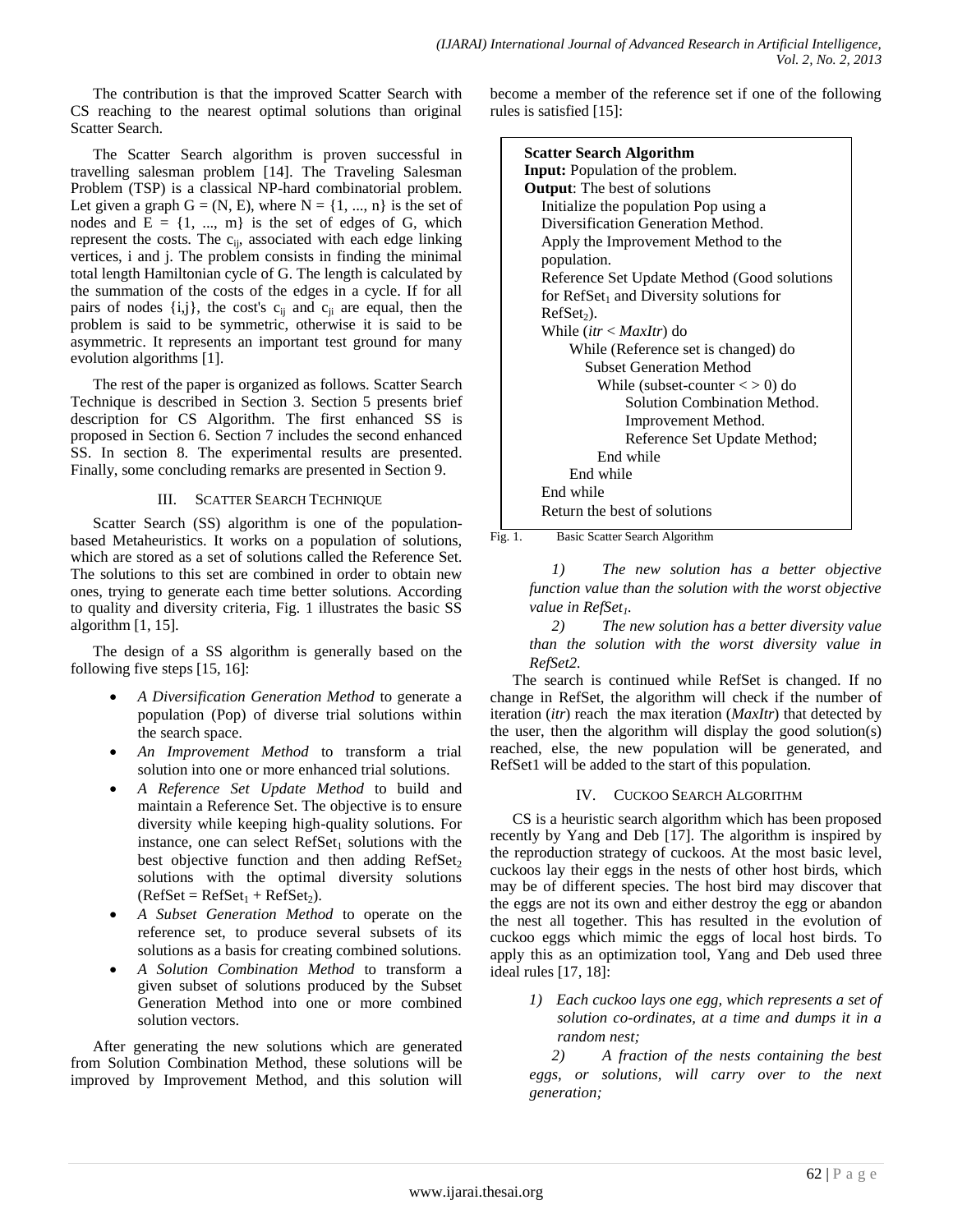*3) The number of nests is fixed and there is a probability that a host can discover an alien egg. If this happens, the host can either discard the egg or the nest and this result in building a new nest in a new location. Based on these three rules, the basic steps of the Cuckoo Search (CS) can be summarized as the pseudo code shown as in Fig. 2.*

| Cuckoo Search via Levy Flight Algorithm<br><b>Input:</b> Population of the problem;<br><b>Output:</b> The best of solutions; |
|------------------------------------------------------------------------------------------------------------------------------|
| Objective function $f(x)$ , $x = (x_1, x_2,  x_d)^T$                                                                         |
| Generate initial population of n host nests $x_i$                                                                            |
| $(i = 1, 2, , n)$                                                                                                            |
| While $(t \leq Max\, Generation)$ or (stop criterion)                                                                        |
| Get a cuckoo randomly by Levy flight                                                                                         |
| Evaluate its quality/fitness $F_i$                                                                                           |
| Choose a nest among n(say,j)randomly                                                                                         |
| If $(F_i > F_i)$ replace j by the new solution;                                                                              |
| A fraction(pa) of worse nests are<br>abandoned and new ones are built;                                                       |
| Keep the best solutions (or nests with                                                                                       |
| quality solutions);                                                                                                          |
| Rank the solutions and find the current<br>best:                                                                             |
| Pass the current best solutions to the next<br>generation;                                                                   |
| End While                                                                                                                    |

#### Fig. 2. Basic Cuckoo Search Algorithm

When generating new solution  $x^{(t+1)}$  for, say cuckoo *i*, a

Levy flight is performed

 $x^{(t+1)}$ <sub>*i*</sub> =  $x(t)$ <sub>*i*</sub> +  $\alpha \oplus Levy(\beta)$  ……. (1)

where  $\alpha > 0$  is the step size which should be related to the scales of the problem of interests. In most cases, we can use *α*   $= 1$ . The product  $\oplus$  means entry-wise walk while multiplications. Levy flights essentially provide a random walk while their random steps are drawn from a Levy Distribution for large steps

$$
Levy \sim u = t^{1-\beta}
$$
  $(0 < \beta \le 2) \dots \dots (2)$ 

this has an infinite variance with an infinite mean. Here the consecutive jumps/steps of a cuckoo essentially form a random walk process which obeys a power-law step-length distribution with a heavy tail. In addition, a fraction *pa* of the worst nests can be abandoned so that new nests can be built at new locations by random walks and mixing. The mixing of the eggs/solutions can be performed by random permutation according to the similarity/difference to the host eggs.

V. THE PROPOSED SCATTER CUCKOO SEARCH

The improvement to SS algorithm was accomplished by using nature inspired swarm intelligent algorithm, which is Cuckoo Search. Cuckoo search algorithm has proven its ability in solving some combinatorial problems and finding the nearest global optimum solution in reasonable time and good performance. Because the SS algorithm is composed of several steps, there will be several places to improve the SS algorithm. However, by the applied experiments, Subset Generation Method, Improvement Method and Reference Set Update Method are the most effective steps in improving the SS algorithm.

When we try to improve the SS algorithm, the time is the big problem that is found in the Improvement Method. Where the Improvement Method is applying on all populations rather than to each new solution produced from Combination Method, so this will take a large amount of time, this will affect the SS algorithm as one of the metaheuristic algorithms that the main goal of it in solving the problems is to find the optimal solution in reasonable time.

However, when trying to improve the SS algorithm in Reference Set Update Method in SS algorithm, the results were good and in reasonable time. The steps of CS will take its solutions from steps in SS, which is Reference Set Update Method and explore more of solutions and retrieve the best solutions reached to complete SS steps. See Fig. 3, which is show the improved SS algorithm using CS.

In Reference Set Update Method,  $RefSet<sub>1</sub>$  of  $b<sub>1</sub>$  of the best solutions and RefSet<sub>2</sub> of  $b_2$  of diversity of solutions will be chosen. RefSet<sub>1</sub> will enter to the new steps that added from  $CS$ to SS. The new steps provide a more diversity to the  $RefSet_1$ which is benefit from the neighborhood search in the cuckoo search steps. Also the updated RefSet will contain more enhanced solutions than the old because the substitution operator forms the cuckoo solutions.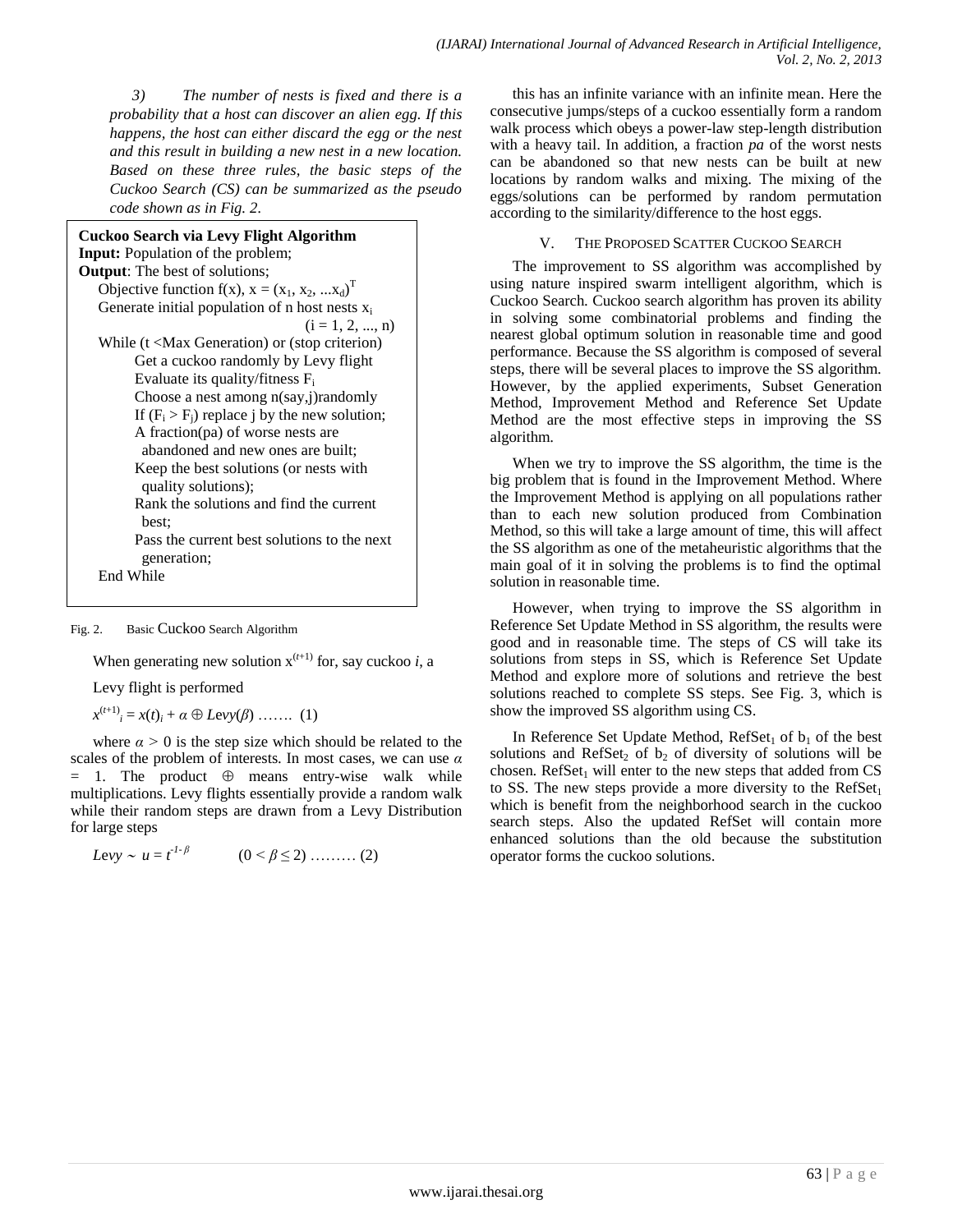| <b>Improved Scatter Cuckoo Search Algorithm</b>                           |
|---------------------------------------------------------------------------|
| <b>Input:</b> Population of the problem.                                  |
| <b>Output:</b> The best of solutions                                      |
| Initialize the population Pop using Diversification<br>Generation Method. |
| Apply the Improvement Method to the population.                           |
| Reference Set Update Method (Good solutions for                           |
| $RefSet1$ and Diversity solutions for $RefSet2$ ).                        |
| While $(itr < \text{MaxItr})$ do                                          |
| While (Reference set is changed) do                                       |
| Get a cuckoo randomly by Levy flight (from                                |
| RefSet)                                                                   |
| Evaluate its quality/fitness $F_i$                                        |
| Choose a nest among n (say j) randomly                                    |
| If $(F_i > F_j)$ replace j by the new solution;                           |
| A fraction(pa) of worse nests are abandoned                               |
| and new ones are built:                                                   |
| Keep the best solutions (or nests with quality                            |
| solutions to substitute the RefSet);                                      |
| <b>Subset Generation Method</b>                                           |
| While (subset-counter $\langle 0 \rangle$ ) do                            |
| Solution Combination Method.                                              |
| Improvement Method.                                                       |
| Reference Set Update Method;                                              |
| End while                                                                 |
| End while                                                                 |
| End while                                                                 |
| Output: The best of solutions                                             |
| Fig. 3.<br>Improved Scatter Search Algorithm Using Cuckoo Search          |

VI. EXPERIMENTAL RESULTS

TSP is one of the main combinatorial problems that used as test ground for most search techniques. We apply original SS and enhanced SS algorithms to symmetric TSP as a tool to measure the performance of the proposed enhanced SS.

SS and its improvement algorithms were implemented in Microsoft Visual C# 2005 Express Edition and run on a computer whose processor is Intel Core2 Duo T657064 2.0 GHz, with 2 GB main memory, 200 GB hard disk. The algorithms were applied to symmetric instances of the benchmark TSPLIB [20] with sizes ranging over from 26 to 1379. The stop criteria are chosen as follows:

*1. If no change in Reference Set.*

*2. To reach a maximum number of iterations = 20.* The following parameters are chosen:

- $\bullet$  Initial population  $P = 100$ ,
- The size of  $| \text{RefSet}_1 | = b_1 = 10$ , the size of  $| \text{RefSet}_2 |$  $=b_2=10$  and the size of reference set | RefSet| = |  $RefSet<sub>1</sub>|+|RefSet<sub>2</sub>|=20.$
- The fraction (pa) of CS is 0.25.

A first experiment compared SS with it improvements. Twenty five independent runs of each algorithm were performed. The results are shown in Table I.

TABLE I. COMPARISON OF SS AND PROPOSED SS-CS FOR AVERAGE **OPTIMALITY** 

| <i><b>Instances</b></i> | Averages<br>Of SS | Average of<br>Proposed<br>SS-CS |
|-------------------------|-------------------|---------------------------------|
| Fri <sub>26</sub>       | 1600              | 1205                            |
| Dantzig42               | 1990              | 1597                            |
| Att48                   | 100995            | 83544                           |
| Ei151                   | 1133              | 907                             |
| Ei1101                  | 2616              | 2133                            |
| KroA100                 | 127667            | 109542                          |
| KroB100                 | 124799            | 104989                          |
| KroC100                 | 126565            | 106912                          |
| KroD100                 | 123197            | 101391                          |
| KroE100                 | 129005            | 109802                          |
| KroB200                 | 269085            | 240008                          |
| Lin105                  | 91707             | 72879                           |
| Lin318                  | 513090            | 401003                          |
| Pr76                    | 432145            | 289019                          |
| Pr124                   | 537678            | 359097                          |
| Pr299                   | 646297            | 505992                          |
| Pr439                   | 1692199           | 1041839                         |
| Pr1002                  | 6050966           | 4700199                         |
| Nrw1379                 | 1344099           | 1001899                         |
| Berlin52                | 20811             | 14768                           |
| Bier127                 | 520107            | 371892                          |
| A280                    | 29046             | 18901                           |

To see clearly the difference between SS and its improvement see Fig. 4.



Fig. 4. Difference between SS and proposed SS-CS

Computational experiments illustrate the differences between SS algorithm, and the improved SS algorithm. The Nearest Optimal Solution (*NOPT*) for improved SS has been indicated in Table II with bold font. The difference is increased whenever the size of instance is increased.

Averages of fitness  $f(x)$  required to reach the nearest optimal solutions that output from original SS, and its improvement have been computed. In all instances, the 2 Improved SS obtained better results than original SS with little difference in time, averages of elapsed time and difference of the ratio between the averages of time required to reach optimal solution in improved SS and SS is  $\approx 0.33$  second.

The ratio of difference was computed as follows (Averages of Elapsed Time (sec) for improved SS - Averages of Elapsed Time (sec) for SS).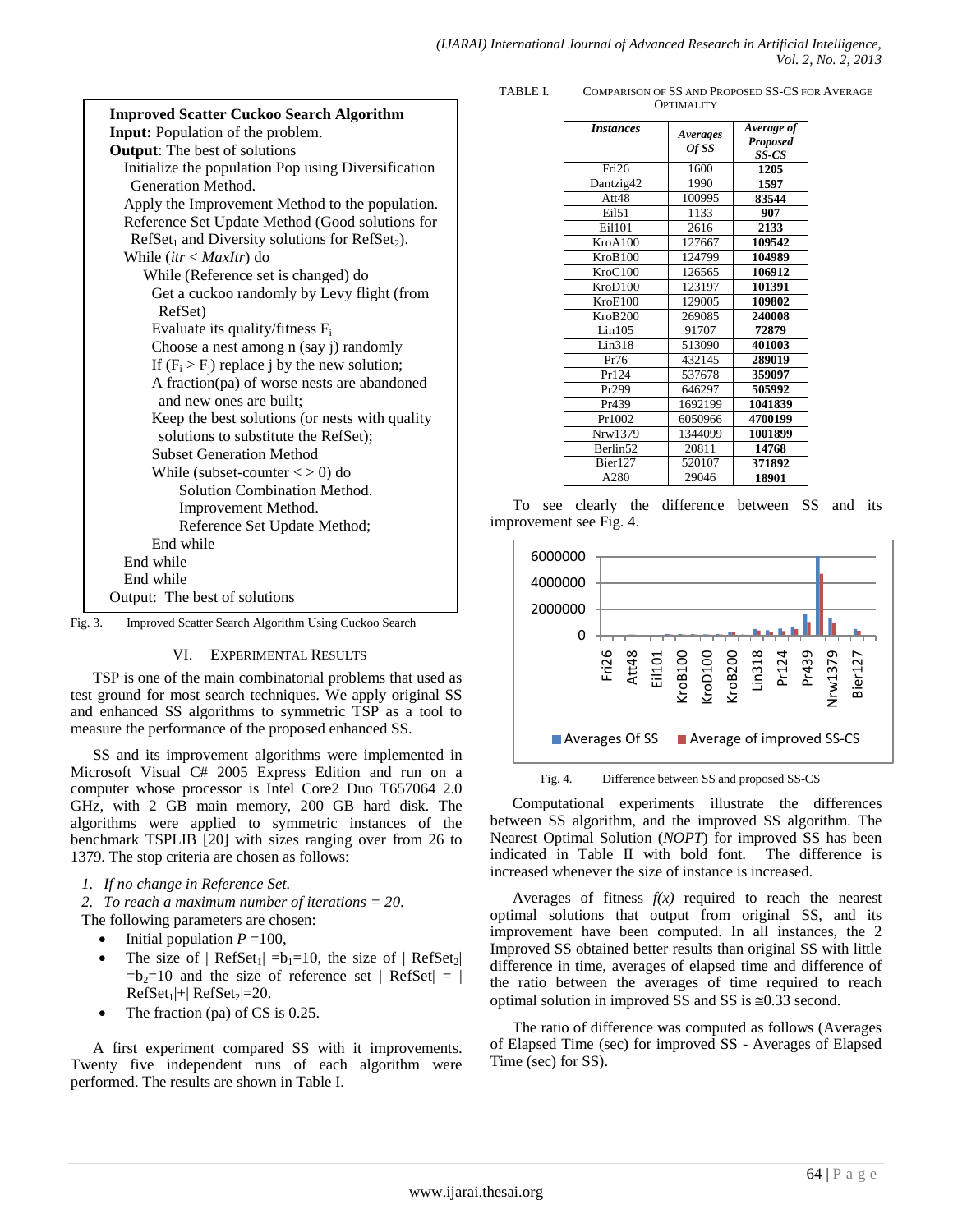TABLE II. COMPARISON OF SS AND PROPOSED SS-CS FOR *NOPT*

|         | NOPT in              |
|---------|----------------------|
|         | <b>Proposed</b>      |
|         | SS-CS                |
| 1379    | 1207                 |
| 1810    | 1195                 |
| 86890   | 81899                |
| 1003    | 858                  |
| 2423    | 1189                 |
| 113253  | 101702               |
| 111239  | 101099               |
| 113539  | 102081               |
| 113245  | 102004               |
| 120552  | 97099                |
| 251029  | 230165               |
| 82838   | 73997                |
| 494126  | 441786               |
| 401947  | 332900               |
| 500592  | 402909               |
| 618178  | 503128               |
| 1611932 | 1470674              |
| 5889830 | 5070901              |
| 1301255 | 1149099              |
| 17931   | 14811                |
| 501161  | 417903               |
| 27789   | 21089                |
|         | <b>NOPT</b> in<br>SS |

Table III shows the averages of elapsed time for SS and Improved SS algorithms for the instances in Table I.

TABLE III. AVERAGE OF ELAPSED TIME FOR SS AND PROPOSED SS-CS

| <b>Instances</b>     | Average of<br>elapsed time<br>for $SS(Sec)$ | Average<br>elapsed time<br>for Proposed<br>$SS-CS(Sec)$ |
|----------------------|---------------------------------------------|---------------------------------------------------------|
| Fri <sub>26</sub>    | 0.48                                        | 0.51                                                    |
| Dantzig42            | 0.63                                        | 0.70                                                    |
| Att48                | 0.74                                        | 0.80                                                    |
| Ei151                | 0.61                                        | 0.69                                                    |
| Ei1101               | 1.11                                        | 1.20                                                    |
| KroA100              | 1.07                                        | 1.27                                                    |
| KroB100              | 1.08                                        | 1.21                                                    |
| KroC100              | 1.07                                        | 1.29                                                    |
| KroD100              | 1.09                                        | 1.31                                                    |
| KroE100              | 1.08                                        | 1.39                                                    |
| KroB200              | 2.29                                        | 2.47                                                    |
| Lin105               | 1.19                                        | 1.41                                                    |
| Lin318               | 3.91                                        | 4.21                                                    |
| Pr76                 | 0.88                                        | 1.72                                                    |
| Pr124                | 1.31                                        | 1.51                                                    |
| Pr299                | 3.64                                        | 4.29                                                    |
| Pr439                | 5.51                                        | 5.91                                                    |
| Pr1002               | 15.87                                       | 16.91                                                   |
| Nrw1379              | 23.56                                       | 24.12                                                   |
| Berlin <sub>52</sub> | 0.64                                        | 0.78                                                    |
| Bier127              | 1.55                                        | 1.75                                                    |
| A280                 | 3.38                                        | 4.49                                                    |

The results of improved SS will be the best because the added steps from CS in different steps of SS provided a good diversity & intensification for the new and ratio of getting *NOPT* solutions will be increased. The ratio of getting *NOPT*  solution will be increased respectively with increasing the size of  $RefSet_1$ .

In the second computational experiment we use the same parameters in first computational experiments except for the  $|RefSet_1| = b_1 = 20$  where  $|RefSet| = |RefSet_1| + |RefSet_2| = 30$ .

We compute the averages of fitness and elapsed time with ten runs for the same instances in Table I. The results of the second experiments are illustrated in Table IV. When we increase the value of  $RefSet<sub>1</sub>$  to 20, we found the results for SS and improved SS are better than the results in Table I.

| <b>Instances</b>  | <i>Averages</i><br>Of fitness<br>for SS | Average of<br>fitness<br><b>Proposed</b><br>SS-CS |
|-------------------|-----------------------------------------|---------------------------------------------------|
| Fri <sub>26</sub> | 1461                                    | 1012                                              |
| Dantzig42         | 1751                                    | 1129                                              |
| Att48             | 92156                                   | 73987                                             |
| Ei151             | 1005                                    | 973                                               |
| Ei1101            | 2312                                    | 1797                                              |
| KroA100           | 118654                                  | 97341                                             |
| KroB100           | 115987                                  | 99762                                             |
| KroC100           | 114982                                  | 98967                                             |
| KroD100           | 111707                                  | 97521                                             |
| KroE100           | 117233                                  | 97939                                             |
| KroB200           | 251087                                  | 113998                                            |
| Lin105            | 84590                                   | 71017                                             |
| Lin318            | 475691                                  | 347531                                            |
| Pr76              | 379328                                  | 258023                                            |
| Pr124             | 500807                                  | 401812                                            |
| Pr299             | 601011                                  | 491763                                            |
| Pr439             | 1562181                                 | 1170739                                           |
| Pr1002            | 5761184                                 | 4348761                                           |
| Nrw1379           | 1104810                                 | 914361                                            |
| Berlin52          | 17981                                   | 12451                                             |
| Bier127           | 478521                                  | 317659                                            |
| A280              | 27234                                   | 19963                                             |

| TABLE IV. | COMPARISON OF SS AND PROPOSED SS-CS FOR AVERAGE |
|-----------|-------------------------------------------------|
|           | <b>OPTIMALITY WITH REFSET</b> <sub>1</sub> =20  |

To see clearly the difference between SS and its improvement with  $RefSet_1=20$  see Fig. 5.



Fig. 4. Difference between SS and proposed SS-CS with RefSet1=20

In spite of the results are better with  $RefSet1=20$ , there is a still difference in time. This difference is caused by the new size of  $RefSet_1$  which increase the exploration and intensification for new solutions. Table V shows the NOPT results of SS, SS-CS with  $RefSet_1=20$ . Table VI shows the elapsed time for SS and improved SS with  $RefSet_1=20$ . The increased time where  $\text{RefSet}_1 = 20$  is  $\equiv 1.2$  second for SS-CS.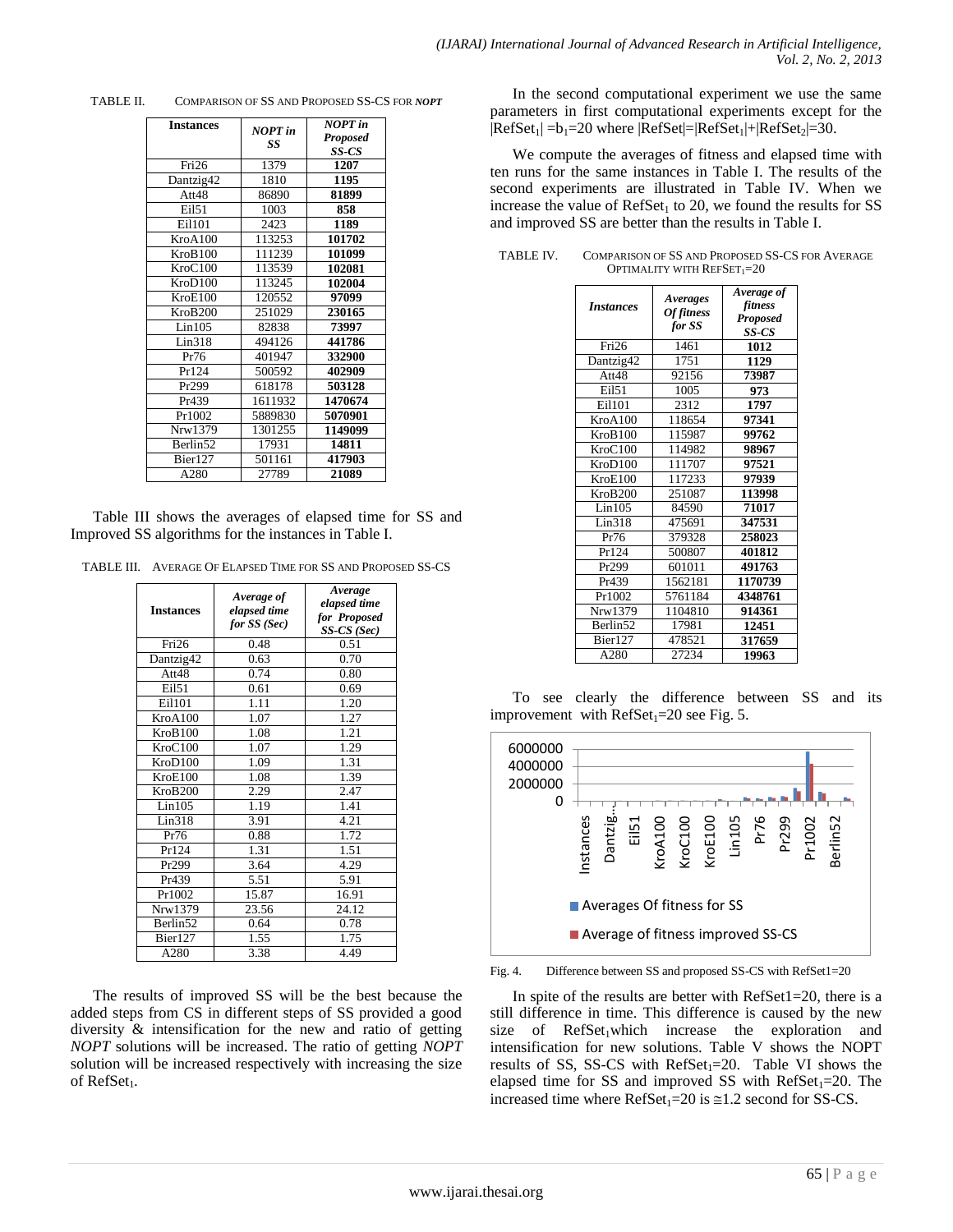| <b>Instances</b>     | <b>NOPT</b> in<br>SS | <b>NOPT</b> in<br><b>Proposed</b><br>SS-CS |
|----------------------|----------------------|--------------------------------------------|
| Fri <sub>26</sub>    | 1364                 | 1108                                       |
| Dantzig42            | 1689                 | 1195                                       |
| Att48                | 84041                | 79865                                      |
| Ei151                | 909                  | 801                                        |
| Ei1101               | 2091                 | 1009                                       |
| KroA100              | 112772               | 98124                                      |
| KroB100              | 114654               | 98221                                      |
| KroC100              | 113124               | 98722                                      |
| KroD100              | 110012               | 96912                                      |
| KroE100              | 114789               | 93582                                      |
| KroB200              | 231314               | 211133                                     |
| Lin105               | 82139                | 70997                                      |
| Lin318               | 467549               | 400755                                     |
| Pr76                 | 373254               | 300991                                     |
| Pr124                | 498982               | 400001                                     |
| Pr299                | 608723               | 490074                                     |
| Pr439                | 1631578              | 1410633                                    |
| Pr1002               | 5902741              | 5000190                                    |
| Nrw1379              | 1298711              | 1079812                                    |
| Berlin <sub>52</sub> | 17172                | 12018                                      |
| Bier127              | 480941               | 400901                                     |
| A280                 | 26576                | 19754                                      |

TABLE V. COMPARISON OF SS AND THE PROPOSED SS-CS FOR *NOPT* WITH  $REFSET_1=20$ 

In the second experiments, for instances with large size such as Lin318, Pr299, Pr439, Pr1002 and A280 we noticed that the average of elapsed time with improved SS is larger than original SS with approximately 1 second only . This case can lead us to the fact that improved SS with large instances can reach to the best *NOPT* solution with a very reasonable time than original SS.

In general, comparing the time with the *NOPT* solutions isn't important for those who are looking for *NOPT* solutions, and they aren't cared about the time.

TABLE VI. AVERAGE OF ELAPSED TIME FOR SS AND PROPOSED SS-CS WITH  $REFSET_1=20$ 

| instances            | Average of<br>elapsed time<br>for SS (Sec) | Average elapsed<br>time for Proposed<br>$SS\text{-}CS(Sec)$ |
|----------------------|--------------------------------------------|-------------------------------------------------------------|
| Tri26                | 1.27                                       | 1.40                                                        |
| Dantzig42            | 1.67                                       | 1.92                                                        |
| Att48                | 1.96                                       | 2.20                                                        |
| Ei151                | 1.61                                       | 1.85                                                        |
| Ei1101               | 2.93                                       | 3.32                                                        |
| KroA100              | 2.83                                       | 3.49                                                        |
| KroB100              | 2.86                                       | 3.31                                                        |
| KroC100              | 2.83                                       | 3.55                                                        |
| KroD100              | 2.89                                       | 3.60                                                        |
| KroE100              | 2.86                                       | 3.82                                                        |
| KroB200              | 6.06                                       | 6.79                                                        |
| Lin105               | 3.15                                       | 3.88                                                        |
| Lin318               | 10.36                                      | 11.15                                                       |
| Pr76                 | 2.33                                       | 4.72                                                        |
| Pr124                | 3.47                                       | 4.15                                                        |
| Pr299                | 9.65                                       | 10.89                                                       |
| Pr439                | 14.60                                      | 15.85                                                       |
| Pr1002               | 42.05                                      | 43.34                                                       |
| Nrw1379              | 62.43                                      | 66.33                                                       |
| Berlin <sub>52</sub> | 1.70                                       | 2.14                                                        |
| Bier127              | 4.11                                       | 4.82                                                        |
| A280                 | 8.96                                       | 10.05                                                       |

In third experiment we compare the *NOPTs* of improved SS in Table VII and VIII with results obtained by other algorithms. We compute the average deviation for the output solutions  $SD = 100(NOPT - opt) / opt$ , where *NOPT* is the Nearest Optimal Solution output from Improved SS and the *opt* is the optimal solution taken from TSPLIB [20].

TABLE VII. RESULTS OF IMPROVED SS ARE BETTER THAN SOME ALGORITHMS

|                      | Optimal<br>in | SD for<br><b>NOPT</b> for | SD for    | SD for    |
|----------------------|---------------|---------------------------|-----------|-----------|
| <i>Instances</i>     |               |                           | optimal   | optimal   |
|                      | <b>TSPLIB</b> | <b>Proposed</b>           | solutions | solutions |
|                      | in $[20]$     | <b>SS-CS</b>              | in[19]    | in[21]    |
| Fri <sub>26</sub>    | 937           | 28.81                     |           | 34.47     |
| Dantzig42            | 699           | 70.95                     |           | 119.45    |
| Att48                | 10628         | 670.59                    |           | 573.96    |
| Ei151                | 426           | 101.40                    |           | 125.35    |
| Ei1101               | 629           | 89.03                     |           | 259.61    |
| KroA100              | 21282         | 377.87                    | 808.51    | 378.78    |
| KroB100              | 22141         | 356.61                    |           | 347.35    |
| KroC100              | 20749         | 391.98                    | 854.24    | 389.84    |
| KroD100              | 21294         | 379.02                    |           | 350.37    |
| KroE100              | 22068         | 339.99                    |           | 345.15    |
| KroB200              | 29437         | 681.89                    | 828.21    | 662.59    |
| Lin105               | 14379         | 414.61                    | 835.15    | 393.62    |
| Lin318               | 41345         | 968.53                    | 880.41    | 962.99    |
| Pr76                 | 108159        | 207.78                    | 744.56    | 216.44    |
| Pr124                | 59030         | 582.54                    | 801.44    | 599.80    |
| Pr299                | 48191         | 944.02                    | 894.60    | 991.79    |
| Pr439                | 107217        | 1271.68                   | 882.16    | 1209.28   |
| Pr1002               | 259045        | 1857.53                   | 927.95    | 1910.50   |
| Nrw1379              | 56638         | 1928.84                   | 891.17    | 2105.92   |
| Berlin <sub>52</sub> | 7542          | 96.38                     |           | 127.45    |
| Bier127              | 118282        | 253.31                    | 724.70    | 259.06    |
| A280                 | 2579          | 717.72                    | 872.48    | 900.34    |

| TABLE VIII. | RESULTS OF IMPROVED SS ARE FAR FROM RESULTS OF SOME |
|-------------|-----------------------------------------------------|
|             | OTHER ALGORITHMS                                    |

| <b>Instances</b>  | SD for<br><b>NOPT</b> for | SD for         | SD for         |
|-------------------|---------------------------|----------------|----------------|
|                   |                           | optimal        | optimal        |
|                   | <b>Proposed</b>           | solutions      | solutions      |
|                   | SS-CS                     | in[22]         | in[23]         |
| Fri <sub>26</sub> | 28.81                     | $\theta$       | 0              |
| Dantzig42         | 70.95                     | $\overline{0}$ | $\overline{0}$ |
| Att48             | 670.59                    | $\overline{0}$ | $\overline{0}$ |
| Eil51             | 101.40                    | $\theta$       | $\overline{0}$ |
| Ei1101            | 89.03                     | 0.107          | $\overline{0}$ |
| KroA100           | 377.87                    | $\Omega$       | $\overline{0}$ |
| KroB100           | 356.61                    | 0.036          | $\overline{0}$ |
| KroC100           | 391.98                    | $\theta$       | $\overline{0}$ |
| KroD100           | 379.02                    | 0.019          | $\overline{0}$ |
| KroE100           | 339.99                    | 0.001          | $\overline{0}$ |
| KroB200           | 681.89                    | 0.509          | $\overline{0}$ |
| Lin105            | 414.61                    | $\theta$       | $\theta$       |
| Lin318            | 968.53                    | 0.769          | 0.29           |
| Pr76              | 207.78                    | $\theta$       | 0              |
| Pr124             | 582.54                    | $\theta$       | 0              |
| Pr299             | 944.02                    | 0.066          | 0.01           |
| Pr439             | 1271.68                   | 0.572          | 0.18           |
| Pr1002            | 1857.53                   |                |                |
| Nrw1379           | 1928.84                   |                |                |
| Berlin52          | 96.38                     | $\theta$       | 0              |
| Bier127           | 253.31                    | 0.064          | 0              |
| A280              | 717.72                    | 0.305          | $\theta$       |

Table VII shows how the results of improved SS-CS are better than some results such as in [19] and [21]. Also Table